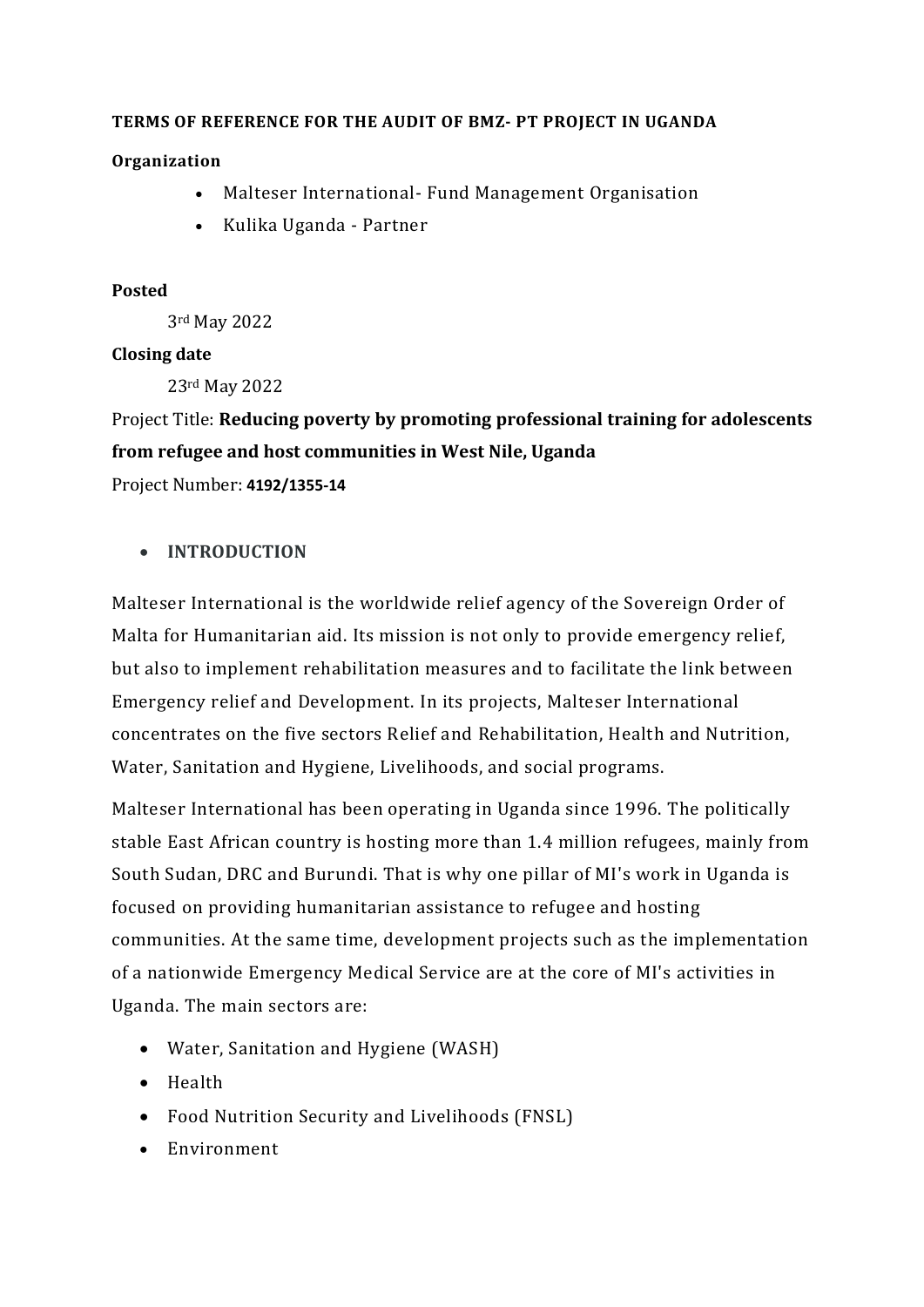## **Project Summary**

Kulika Uganda is a national non-governmental organization founded 1981 in Uganda. The declared objective of the NGO is to contribute to sustainably improve living conditions for poor and disadvantaged population groups. Previous interventions have mostly focused on ecologically sustainable agriculture for farmers, professional training and education. Together with the MIT University in the USA, Kulika Uganda has developed the "Creative Capacity Building" approach for local capacity building. The project will pilot the CCB approach in the context of refugee settlements in Uganda. The approach aims to promote innovation and creativity among refugee and host communities and thus contribute to peaceful conflict mitigation and resolution as well as economic development. Kulika Uganda has many years of experience in implementing projects throughout Uganda and working with international partners and donors.

## **2. OBJECTIVES OF THE AUDIT**

The objective of the audit is to express an opinion on the financial statements and report that all statutory compliances are carried out in accordance with the Generally Accepted Accounting Standards in Uganda, MI internal Controls and the donor Regulations.

The specific objectives are as follows: -

- $\checkmark$  Giving a judgment of the financial performance and position particularly whether correct and reliable reflection is given of the receipts and expenditure in these financial statements.
- $\checkmark$  Analyzing and evaluating the financial management and internal control system.
- $\checkmark$  Making observation to assess whether MI Uganda and Partner organization have complied with all conditions of the existing rules and regulations.

## **3. DESCRIPTION OF SERVICES**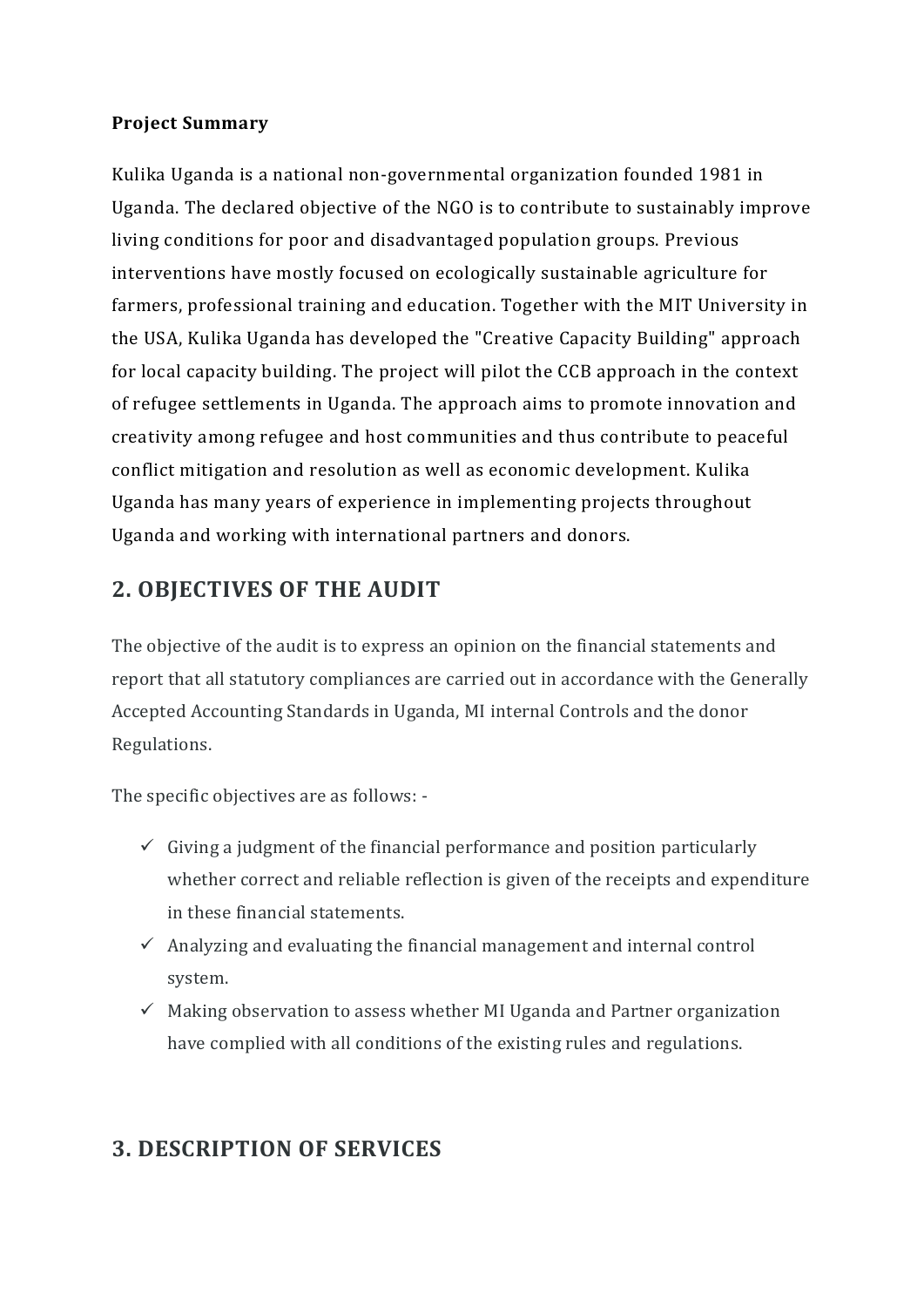### **3.1GENERAL MANDATE**

Carry out an audit in accordance with appropriate professional standards of auditing as applicable in Uganda, MI guidelines, the donor Regulations and express an independent professional opinion on the financial statements of

- Malteser International for the financial year period from December 1, 2019, to April 30, 2022.
- Kulika Uganda for the financial year period from December 1, 2019, to April 30, 2022.

Produce a report on the evaluation of the financial management of Malteser International and its implementing partner indicating the strengths and weaknesses, as well as corrective measures needed to ensure proper financial management.

## **3.2 Give particular attention to:**

- $\checkmark$  The accounting system in place for the management of the Malteser international and its implementing partner, simplified data entry system, manual or computerized based on the cash accounting system and ease of access to accounting documentation, etc.
- $\checkmark$  The management procedures of the funds (Bank account, advances supported by forecasts and in conformity with Malteser International partner guidelines, bank reconciliation, control of receipts, etc.).
- $\checkmark$  The financial aspects of personnel management of Malteser International and its implementing partner employees (personnel contracts, remuneration of salaries, allowances, and other benefits).
- $\checkmark$  The financial aspects of goods procurement (purchase orders, appropriate certification that the goods have been delivered in satisfactory condition before a payment is made).
- $\checkmark$  The procedures on the control of expenses (complete documentation, certification that the goods have been received or services rendered, issuance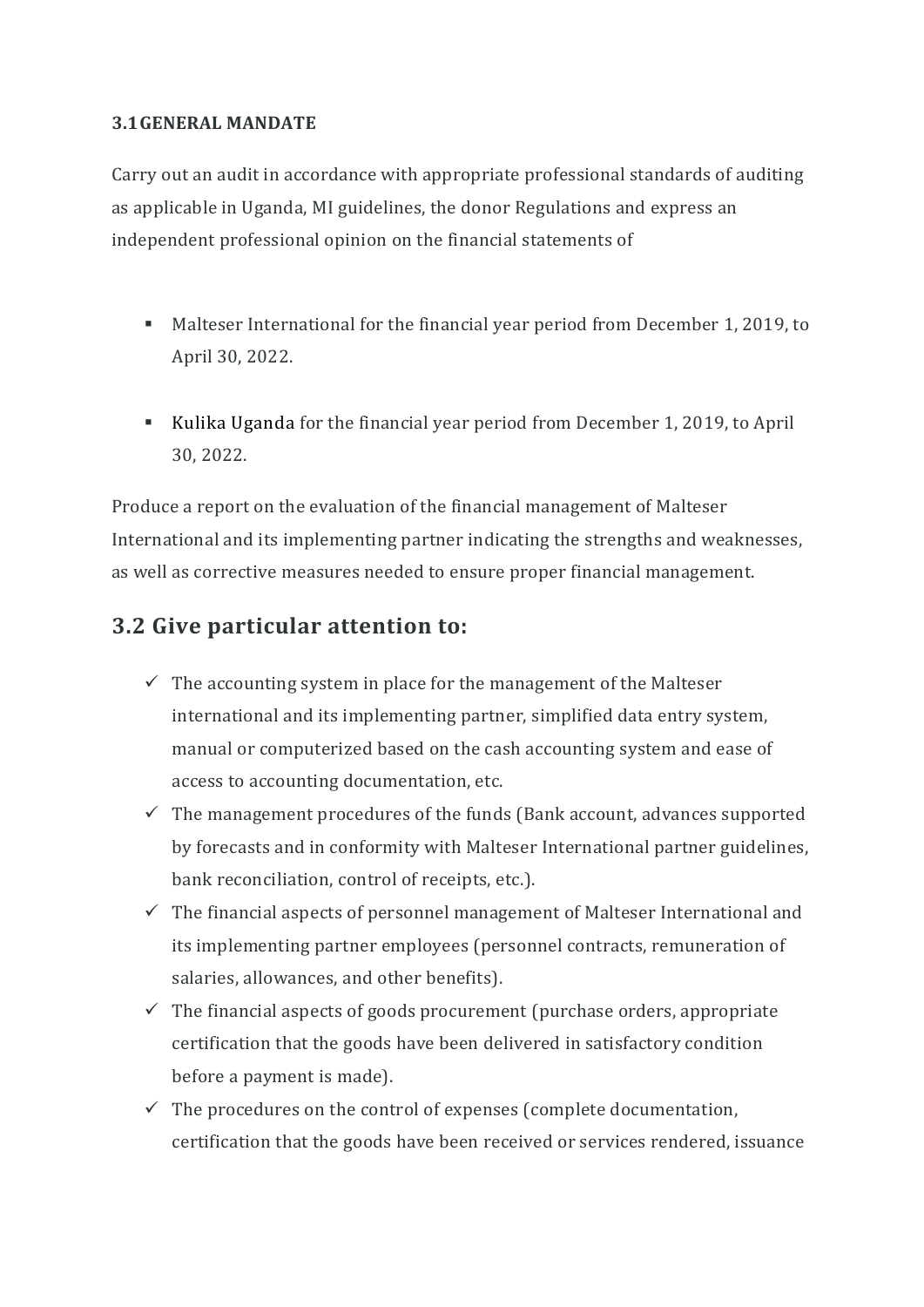of cheque in the name of the supplier stipulated in the contract/purchase order, proper signatories, bank accounts, etc.).

 $\checkmark$  The reporting mechanisms to the Malteser International (monthly financial reports, explanation of variances, etc.).

# **4. ROLE OF THE AUDITOR**

- o Meet with the Country coordinator and Country Administration Coordinator, to gain an appreciation of any specific concerns or risks with the financial management of the Malteser International accounts.
- o Perform the audit at the Malteser international and its implementing partners offices in Kampala or remotely as may be stipulated by Government and/or Malteser International guidelines.
- o At the end of the audit, debrief the Country Coordinator and Country Administration Coordinator

# **5. AUDITOR'S REPORT**

The completion of the mandate previously described, should produce the following:

- $\triangleright$  Signed Financials and Audit reports.
- Management Letters on operating and internal control procedures. Suggest corrective measures in order to improve the financial management system and procedures, as required.

# **6. TIME FRAME AND DELIVERABLES**

The audit work should tentatively be completed as per the following time frame:

- Start of Audit Work: 3rd October 2022
- Submission of Draft Report: 14th October 2022
- Discussion Meeting on Draft Report 21<sup>st</sup> October 2022
- Submission of Final Report: 28<sup>th</sup> October 2022

# **7. How to apply**